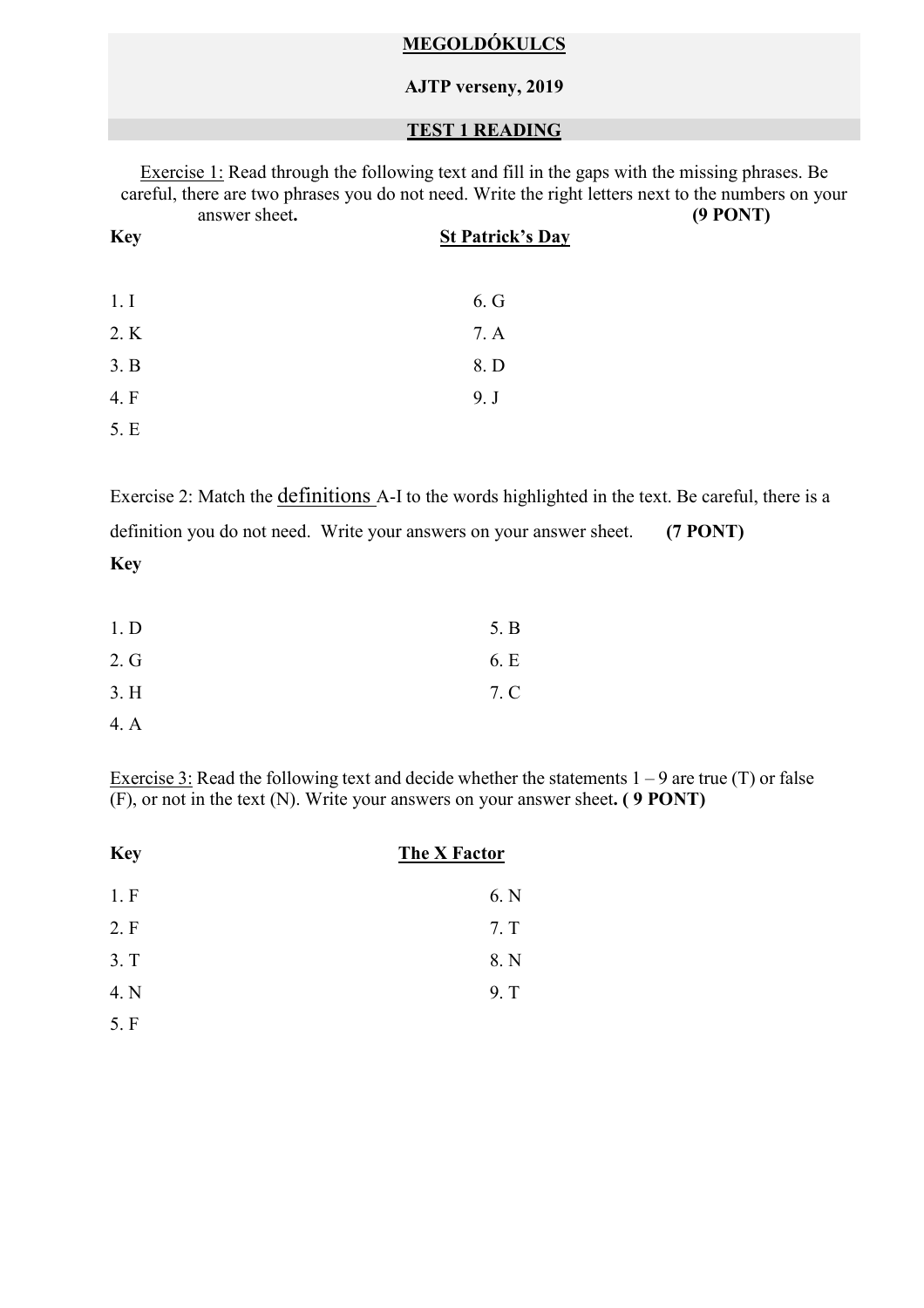# **TEST 2: Vocabulary**

Exercise 1: Read the text below and use the words in brackets to form the words that fit into the gaps (1-15). Use only one word to complete each gap. Remember: Write all your answers on the Answer Sheet. **(15 PONT) (15 PONT)** 

#### **Key: It Took Walt Disney More Than 20 Years to Make 'Mary Poppins'**

- 1. hesitate  $\rightarrow$  hesitation
- 2. fame  $\rightarrow$  famed, famous
- 3. descend  $\rightarrow$  descended
- 4. notorious  $\rightarrow$  notoriously
- 5. he  $\rightarrow$  himself
- 6. little  $\rightarrow$  less
- 7. report  $\rightarrow$  reportedly
- 8. immortal  $\rightarrow$  immortalized
- 9. invest  $\rightarrow$  investment
- 10. respect  $\rightarrow$  disrespectful
- 11. conscious  $\rightarrow$  unconsciously
- 12. anonym  $\rightarrow$  anonymous
- 13. collaborate  $\rightarrow$  collaboration
- 14. deny  $\rightarrow$  undeniable
- 15. diverse  $\rightarrow$  diversity

Exercise 2: Match the words (1-10) with their definitions (A-J). Remember:Write your answers on the Answer Sheet. **(10 PONT) (10 PONT)** 

#### **Key: definíció párosítás**

- 1. **beloved G (**the person that you love most)
- 2. **pseudonym B (**an invented name that a writer, artist etc uses instead of their real name)
- 3. **stern C (**serious or strict, and showing strong disapproval of someone's behaviour)
- 4. **stalk D (**follow a person or animal in order to watch or attack them)
- 5. **legacy E (**something that happens or exists as a result of things that happened at an earlier time**)**
- 6. **devote F (**to use a particular area, period of time or amount of space for a specific purpose)
- 7. **gross earnings A (**total income, taxable income)
- 8. **consultant H** (someone whose job is to give advice on a particular subject)
- 9. **sentimentalize I (**to speak, write or think about only good or happy things about something, not the bad things)
- 10. **literally J (**according to the most basic or original meaning of a word or expression.